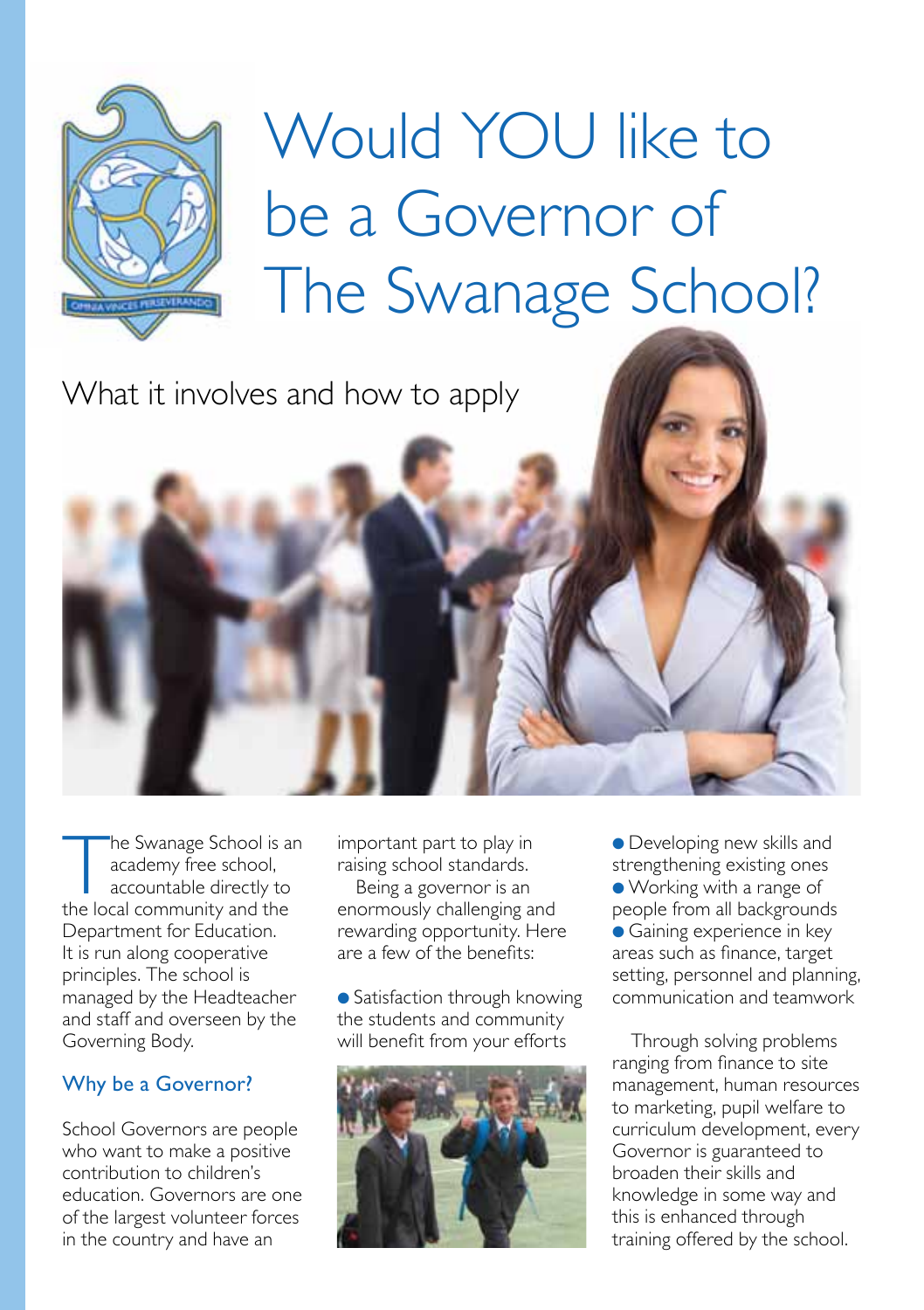#### What does the Governing Body do?

Governing bodies are responsible for the strategic management of a school and make decisions about a wide range of issues. The core responsibilities are:

● Ensuring accountability

● Acting as a 'critical friend' to the Headteacher

● Monitoring and evaluating the school's progress

● Budgetary allocation and control

● Planning for the long-term future of the school

● Setting the school's aims and values

● Appointing senior members of staff including the Headteacher

Anyone over the age of 18 can be a governor – you don't need to be a parent or have any particular qualifications. Enthusiasm and a desire to make a difference, plus a commitment to dedicate some time to the role, are the most important qualities.

Of course, any skills and qualifications you can bring are valued, and our school also has some more specialist governor roles, such as overseeing Special Educational Needs.

## **Committees**

The Governing Body is split into a number of committees, each with different responsibilites:

● Students and Curriculum ■ Staff

● Finance and Premises



These committees meet separately from the main Governing Body to discuss relevant issues in more detail. Discussion is then fed back at a full Governing Body meeting.

## Training and information

Training for new and existing Governors will be arranged as appropriate by the Clerk to the Governors. On becoming a Governor, you will receive a copy of the National Governors' Association induction guide *Welcome to Governance*. You will also need

to read the *Academies Financial Handbook*, which sets out responsibilities and requirements relating to our financial governance and management, and *The Governors Handbook*, which are available free online via the Policies & Useful Information page of the school website.

## Locally accountable

A free school is a type of academy school. It is funded directly by central government and independent of the local authority, just like other Dorset academies such as Thomas Hardye and Twynham.

The school is run by the Headteacher and staff and the Governing Body is accountable for its success. Governing bodies are established in law as corporate bodies. Individual Governors may not act

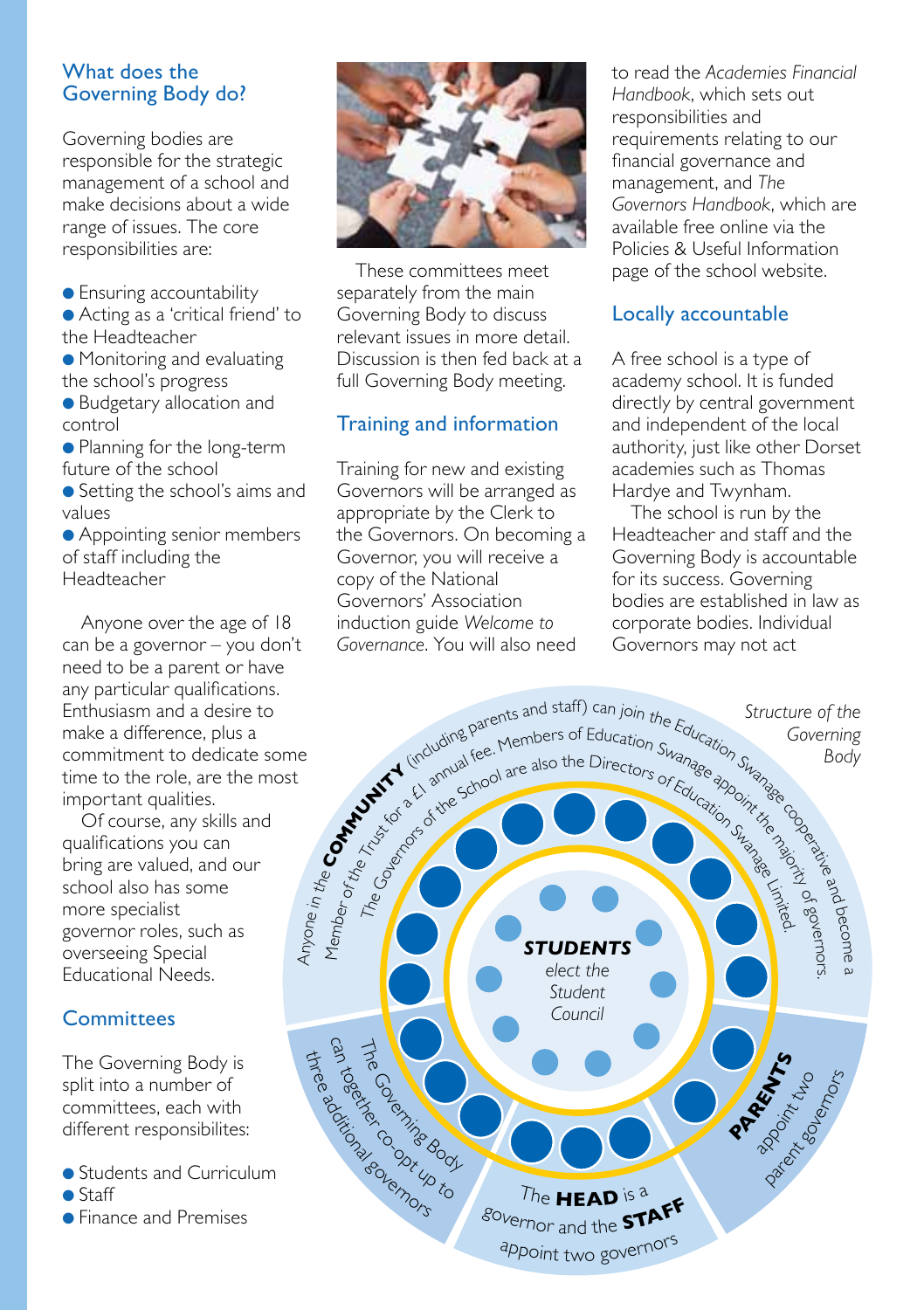

independently of the rest of the Governing Body and decisions are the joint responsibility of all.

At The Swanage School the Governing Body are also the Directors of the academy trust, Education Swanage. An academy trust takes on many of the responsibilities of the Local Authority.

Education Swanage has been set up as a cooperative, which means anyone can become a member for a  $f_1$  annual fee if they sign up to its values. Members then appoint the majority of the Governors. By adopting cooperative principles of openness and democracy, Education Swanage seeks to make itself locally accountable and to embed The Swanage School in the heart of the community.

In addition to the Governors appointed by the Education Swanage, the Governing Body will contain the Headteacher and two Staff Governors and two Parent Governors. All Governors must have a current DBS (formerly CRB) check, paid for by the school.

Elected posts run for four years and if governors want to serve again they must stand for re‑election.

The Governing Body also welcomes input from the wider community and from a Student Council, elected by the students.

You can find full details about the governance of

The Swanage School at www.theswanageschool.co.uk

#### Education Swanage is open to all who support its vision and ethos…

Membership of Education Swanage, and thus the right to vote for the majority of Governors, is open to all, but we do ask that anyone wishing to join agrees to support our commitment to co‑operative values and principles:

● It is an autonomous organisation controlled by its members and organised on the principle of one member, one vote

● As an Academy Trust, it holds its assets in trust for the benefit of present and future students and in so doing delivers related benefit to its members by supporting their primary objective to develop and maintain an effective and successful school

● It provides education, training and information to its students, employees, governors and members so they can develop effective cooperative behaviour and contribute successfully to the development of the school, the company and the wider community

● It seeks to develop and strengthen cooperation with local organisations, cooperatives and other mutual organisations

● It seeks to develop and improve the social and economic wellbeing of the community, locally and internationally

Members must also sign up to the school's vision and ethos, as laid out in our charter:

#### THE SWANAGE SCHOOL CHARTER

*The Swanage School is a human scale school with an innovative, intellectually challenging curriculum where:*

- 1 *Excellence is central to teaching and learning*
- 2 *It is a pleasure to teach and learn*
- 3 *Every student's needs are understood and catered for*
- 4 *Students are known and treated as individuals*
- 5 *Students are encouraged to take responsibility*
- 6 *All aspects of development are encouraged: Intellectual, Physical, Creative, Cultural, Emotional, Moral and Spiritual*
- 7 *All students engage in The Swanage School Challenge curriculum extension programme*
- 8 *Students' positive experiences of school extend into their adult lives*
- 9 *Behaviour is characterised by respect for others and the environment*
- 10 *Staff are supported through continuing professional development*
- 11 *Parents and local residents are welcomed as partners in learning*
- 12 *Horizons and global awareness are broadened through national and international partnerships.*